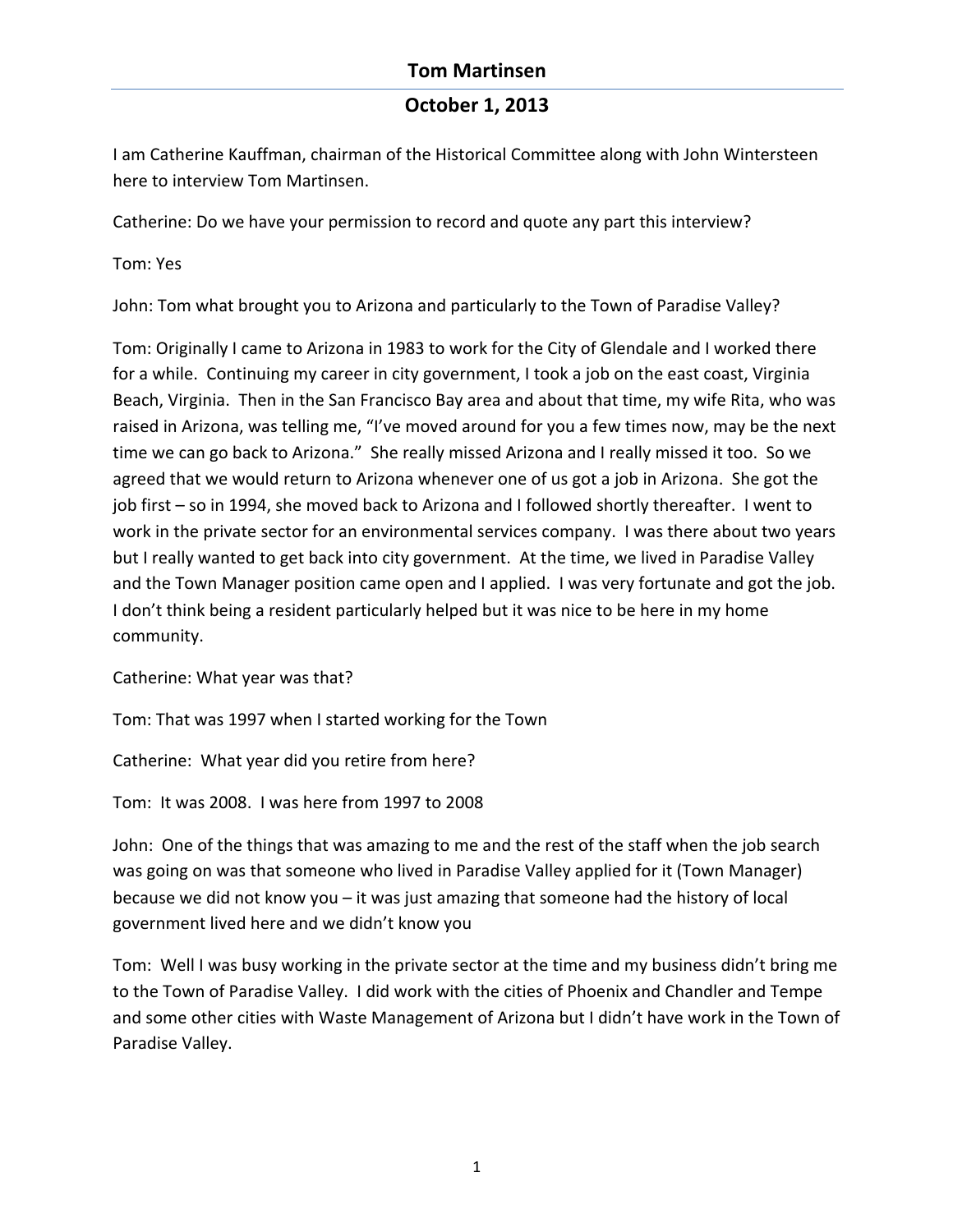# **October 1, 2013**

John: I know that you already lived here in Paradise Valley when you became the Town Manager so you were much more familiar with the Town than other applicants but what was your first impression when you started working here?

Tom: My first impression was that the Town was very much a "small town" environment and very historically oriented. The Town government had been insular since the Town was incorporated and really did not get very involved in local government affairs outside the Town limits. The Town's philosophy of minimalism in government was very much in effect. On the other hand, the Town was very good at what it did. It was a small government. It didn't try to do a lot but yet met the needs of the community. I was pleased that the Town was financially sound and sound in terms of the council and staff relationships. I was impressed from the start.

Catherine: Who were you replacing as Town Manager?

Tom: There had been an interim Town Manager, Peter van Herron, whom I think was here for 4 or 5 months. Prior to him, there was a permanent Manager, Jim Sicket, who was the Town Manager for 3 or 4 years I believe.

John: It was less than that  $-$  he was here about 18 months.

John: What were your major accomplishments as Town Manager?

Tom: I would have to say: "what were our major accomplishments?" One of the things we did here, and I know the Town still does this, is we involved everybody in everything. The very first thing we did together was we responded to a crisis, which was the old dispute with the City of Scottsdale about sewer service that was a major crisis for the Town. It really proved, in the long term, to be a good thing, because what it did do was it galvanized the Council. The former Council that was on board when the Town entered into the dispute had been replaced through an election and there was an entirely new Council. The new Council was dedicated to resolving the problem with the City of Scottsdale. The Town Staff and Council undertook a really aggressive comprehensive program to restore our relationship with the City of Scottsdale and to do all of the things we needed to do to resolve the crisis – everything from establishing a sewer service charge to selling bonds to pay for capital improvements to signing a new contract with the City of Scottsdale for sewer service and on and on. It took the better part of a year actually it took more than a year as I remember. But the resolution of the problem entering into a long-term agreement with the City of Scottsdale and establishing the Town as the sewer service utility was, I think, a major accomplishment. In hindsight, it really unified the Council and the Staff and got us off to a good start to do many other things over the next ten years.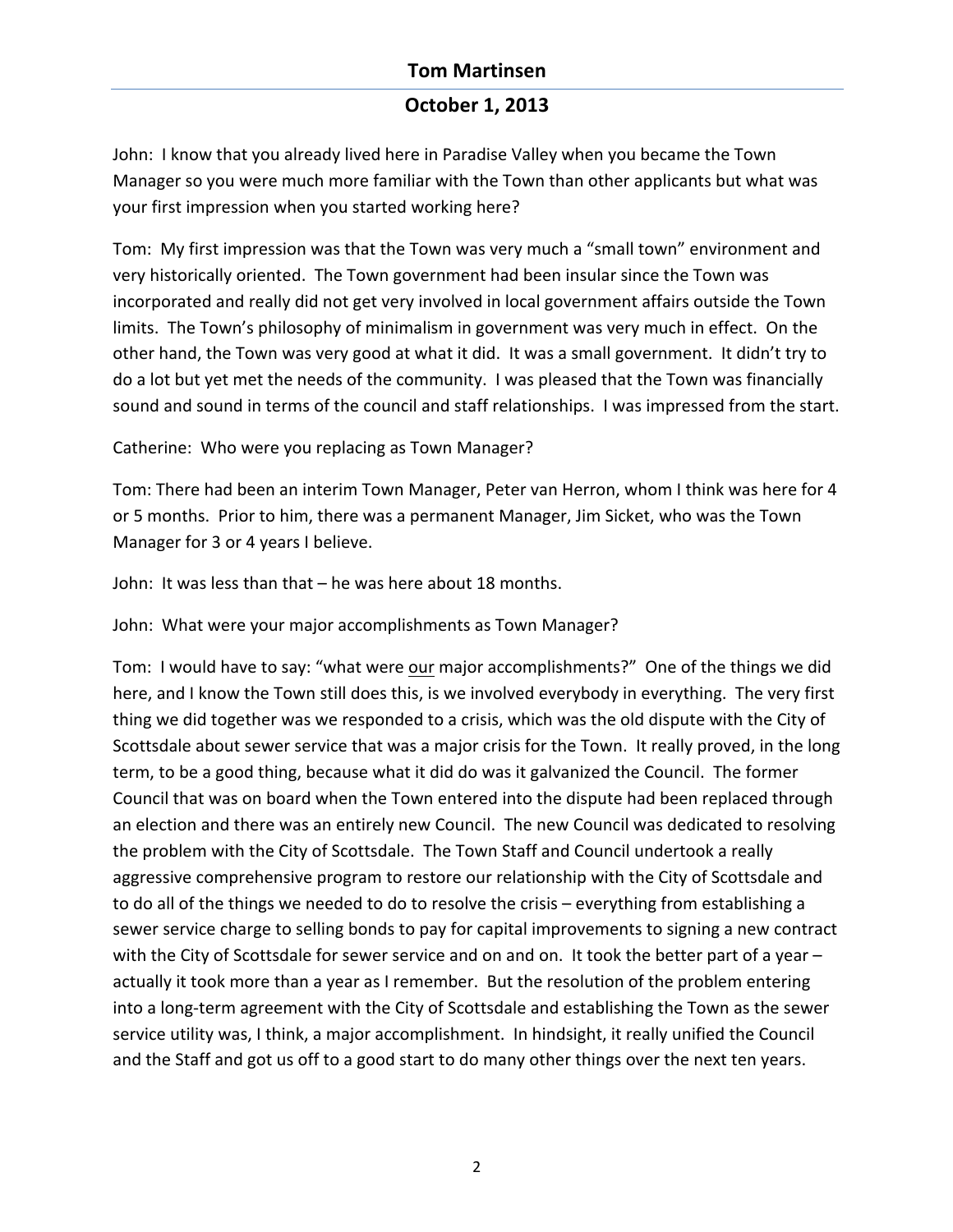#### **October 1, 2013**

Tom: One of the things that every time I drive down Lincoln I really appreciate is that we were able to underground the high voltage lines – the 66 KV lines that ran the length of Lincoln Drive  $-$  and we were able to do this in a really creative way so the Town didn't have to pay the entire cost. It turned out that at that time undergrounding high voltage lines was not very common  $$ pretty uncommon actually – because it was very expensive. But APS needed to replace their overhead system so they were going to spend millions of dollars to replace that system. The Town came in and said, "Why don't we go together and replace the overhead system with an underground system and we'll pay the difference?" In an over simplified description, that's basically what happened. The Town and APS shared that cost and then that spread and we used the same agreement - format - to underground the high voltage lines on Scottsdale Road. Then the program was carried into the neighborhoods. The utility undergrounding in the Town, I think, was a major accomplishment that future generations will really enjoy. Every time I drive down Lincoln Drive, I can remember how big and tall those high voltage poles were and how they detracted from the appearance of the community. I'm pretty proud of that.

Tom: You have to remember that when the Town was incorporated, it was founded on the basis of minimalist government, basically, not doing any service that the private sector could provide. There was a reason, more than one reason, but the major reason was the Town wanted to avoid a property tax and they didn't see how they could accomplish a lot as a Town government without enacting a property tax somewhere along the line. So we needed to overcome that and we did that by using revenues from the Town's resorts basically paying for some of the things we wanted to do. Because of this overriding policy of minimalism in government, the Town didn't get involved in the delivery of public utilities – sewer service was done by the neighboring cities, water  $-$  we had three water companies  $-$  City of Phoenix, Arizona American and Berneil, and of course the electric utility was either APS or SRP and there were a few homes with gas service. All of this was provided by the private sector. As we went along, we realized that the utilities weren't always going to do things in the best interest of the Town unless we were at the table with them – basically encouraging them. What would we want them to do? We wanted the water utilities to upgrade the water system so we could deliver enough water to a hydrant so we could put out a fire. But they (water utility) may not want to spend their money to make capital improvements in the Town. The two cities that provide sewer service may not want to extend sewer service to other neighborhoods that were entirely served by septic systems. The utility undergrounding that I spoke of did a cooperative venture – actually with both utilities (APS and SRP). That was something we learned how to do. The Town became more involved in utility management. I believe that today, the Town Council has established a water resources committee that oversees the water system. The result of this is that the Town now has, pretty much throughout, a satisfactory level of fire protection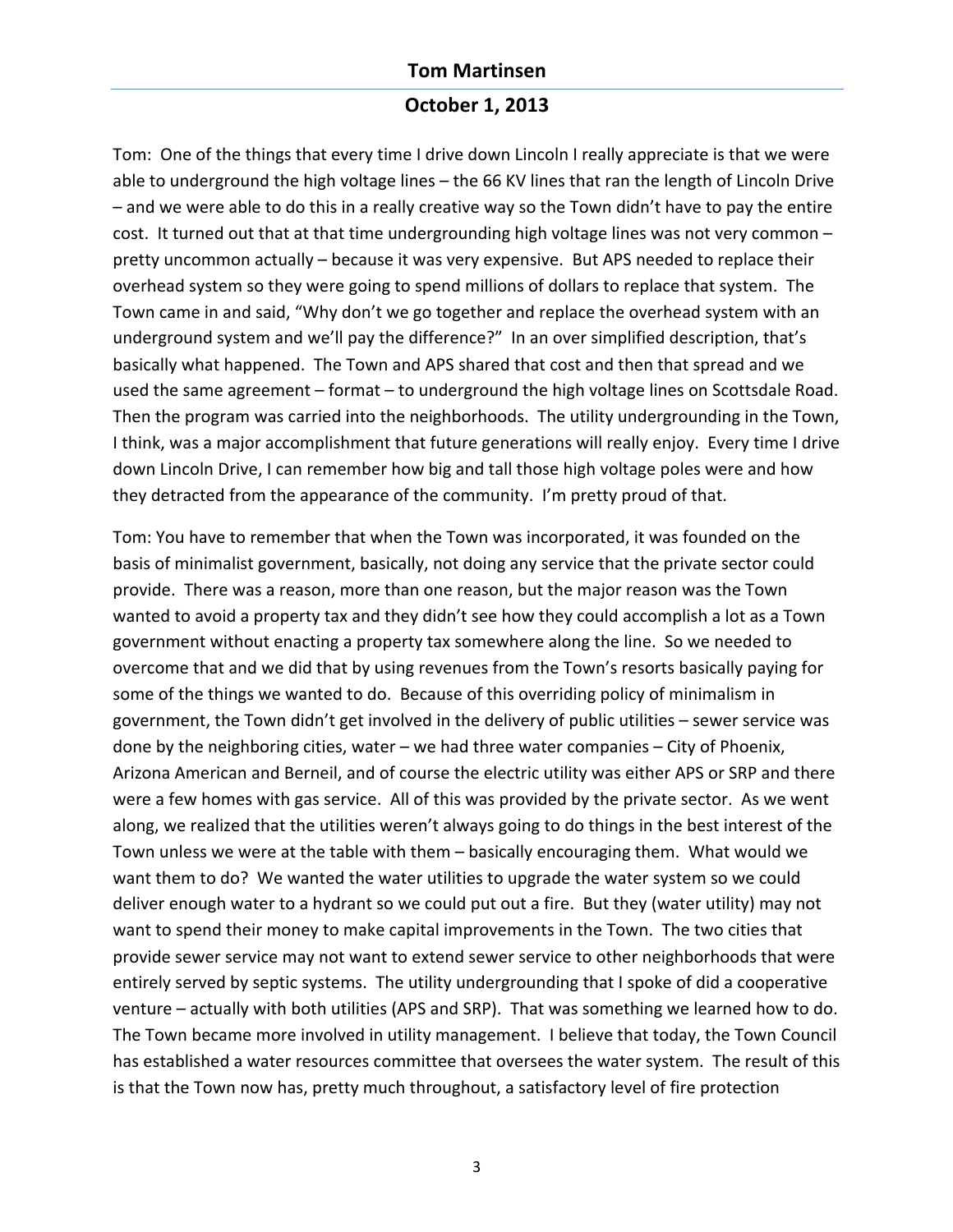## **October 1, 2013**

throughout the community. They have water quality  $-$  no current issues that I am aware of, in terms of sewer service, the City of Phoenix, the City of Scottsdale - allowed new homes to be connected to get sewer service. That's one of the things I am really proud of - the Town was able to take the leadership with public utilities and see that the public needs were met even though the Town didn't own the utilities and was not contributing money to their operation

Catherine: I know that when I moved into the Town, I was surprised that we picked our own trash company.

Tom: In my tenure, that became an issue with the Council twice where I was directly involved. I believed it happened again under Jim Bacon. That's from the old days when the Town was incorporated, it was laissez-faire in terms of the private sector, any service the private sector could provide, and the Town wouldn't get involved. The Town does have some involvement in refuse collection – in recycling today - in that we did adopt an ordinance that requires all providers to offer recycling. Before that ordinance, not all providers offered recycling. I think there has been some progress but that is for some future manager to worry about.

Catherine: Did they (TPV) ever get into the natural gas?

Tom: No, actually natural gas is a declining thing – Southwest Gas doesn't have very much business in Paradise Valley – there's only a small area that is serviced by Southwest Gas.

Catherin: Most of the houses are electric?

Tom: Yes, are your houses served by gas?

John: Yes but I'm along Lincoln Drive. It depends on how close you are to their service line that runs all the way down Lincoln - there are a couple of others.

Tom: Most of the homes don't have gas  $-$  most are electric

John: The resorts are really the customers to justify the service (natural gas) at all and of course they are along Lincoln and Scottsdale Road

Catherine: I have gas on Mountain View Road but I'm across the street from Phoenix

Tom: It is more common in Phoenix than Paradise Valley

Tom: I'm also really pleased with the way we were able to managed the finances of the Town. This is really just part of the job that doesn't make it on anybody's radar screen. But if you are the manager, you really appreciate these things that council does during budget time. The Town, when I came here, I think had around 8 or 9 million dollars in the bank. I really don't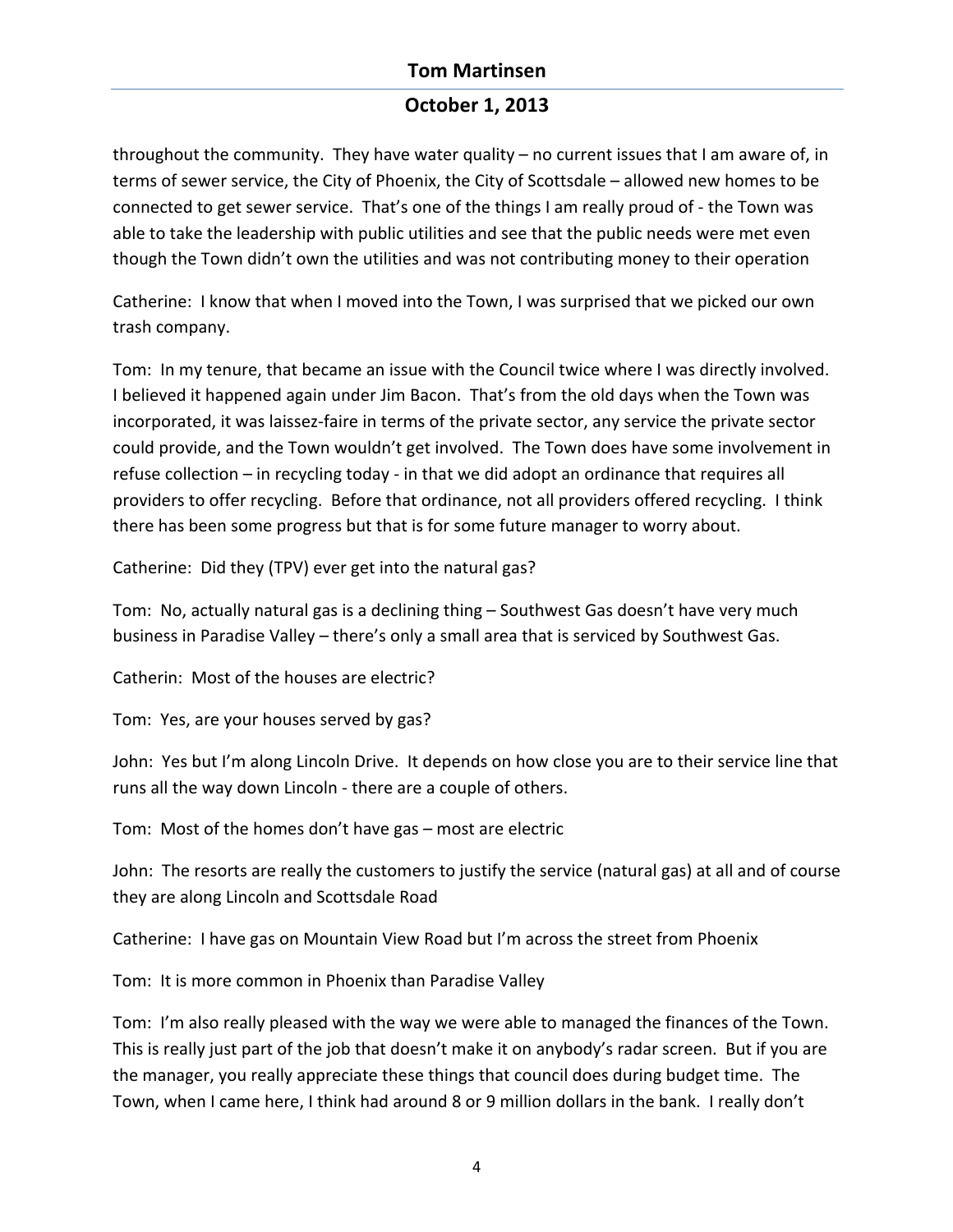## **October 1, 2013**

know what the reserve was but when I left, we had 30 some million dollars in the bank. We were able to do a lot of good for the community. We were able to provide some new services that the Council wanted to provide and yet we were still able to increase the Town's balance. I won't take personal credit for that. The Council makes the policy decisions on what we spend money on but working as a team we were able to put the Town in a very sound financial position which helped the Town get through the recent recession.

Tom: The most recent accomplishment that I am most proud of is the change in providing fire service for the Town that we did. Rural Metro had served the early days of incorporation,  $$ actually even before incorporation. After incorporation, the Town enacted an ordinance, which required residents to pay a subscription fee to Rural Metro to provide fire service. Midway through my time with the Town, Rural Metro was clearly not an organization that could provide a good urban level of fire service. They didn't have an Automated Aid Agreement with the rest of the Valley, with the public fire departments, which was a major lacking. There were many reasons why they didn't have that. They didn't provide the same level of staffing as the municipal departments. They didn't have all the same equipment as the municipal departments. It was just time for the Town to find a different way to provide fire service - a better way- a way that would at least provide the same level as the neighboring communities. We found that  $-$  we replaced Rural Metro with an agreement with the City of Phoenix, which entitles the Town to automatic aid  $-$  the same as provided in every other city in the Valley. It eliminated the old subscription system where most of the people would pay their fire service subscription but some wouldn't and the Town didn't have a really good way to get them to pay their bills. The system we had with Rural Metro had really been outdated  $-$  it was an obsolete system

Catherine: Was there a particular fire or incident the caused the Town to see how inadequate Rural Metro was?

Tom: Fortunately, I don't think we had a major fire that was the outcome of Rural Metro service not being equal to the public fire departments but we did have to continually pressure Rural Metro from the public departments. There were threats that they may not respond to serious problems in Paradise Valley that were served by Rural Metro. There was always a veil threat. Firemen would want to go to help put out a fire even if it wasn't in their jurisdiction. That's in the blood of firefighters. There was animosity between Rural Metro and the municipal fire departments. In order to make this change, we needed to do a lot of things. We needed to build two fire stations - which was a good thing - the Town needed to own fire stations here so that in the future if the City of Phoenix and the automatic aid system of firefighting aren't meeting our needs, we could form our own fire department and use our own fire station. But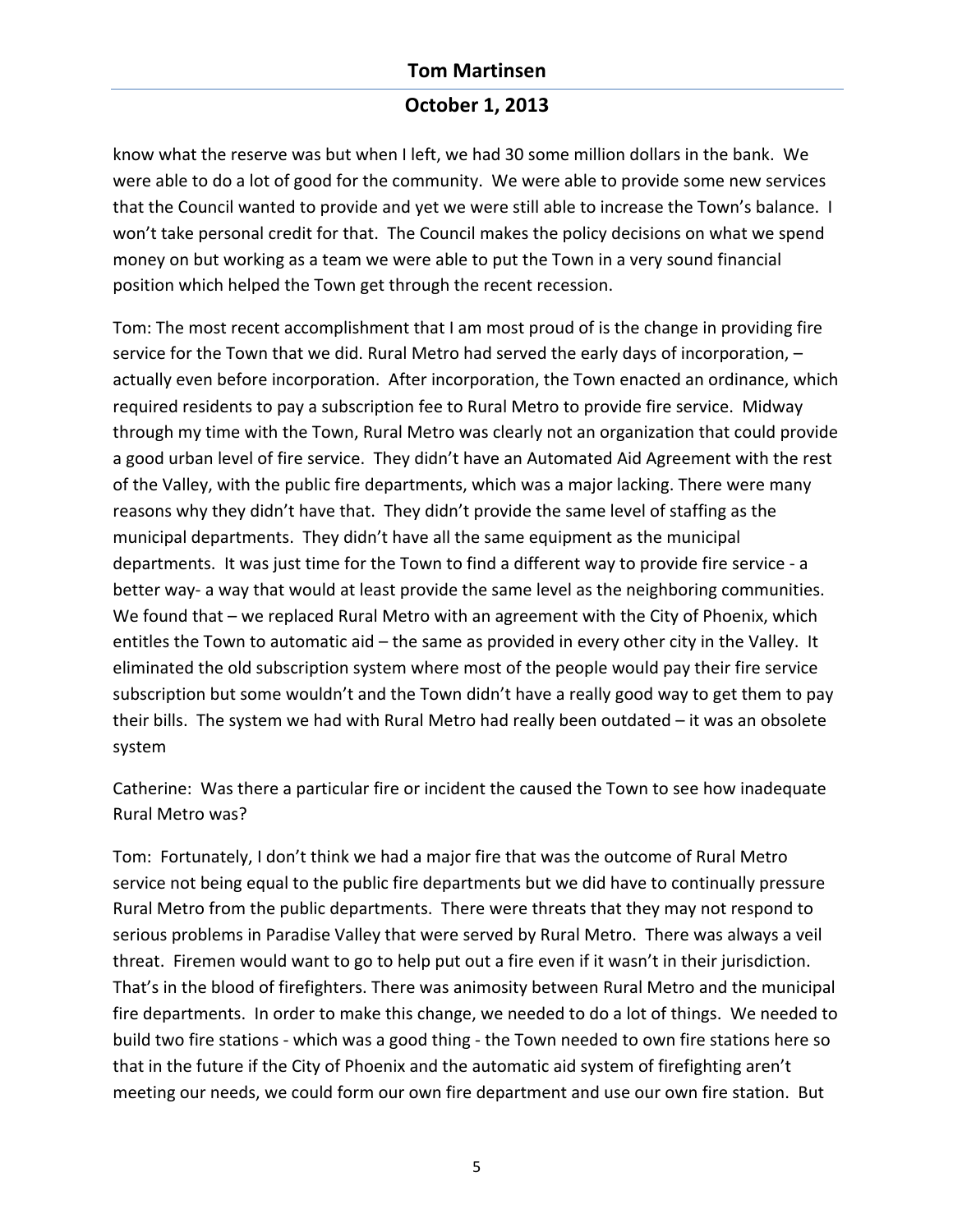## **October 1, 2013**

we only had one fire station before, on Tatum Boulevard, which Rural Metro owned the property and developed the fire station. It could have been all right, actually one of the new fire stations we built is at the general location but we need to make some improvements to the site and to access to Tatum Boulevard. And, it needed to be accompanied by a fire station at the east side of Town too. So we have two stations to serve the geographic area. But in order to make this change, to get out of the relationship with Rural Metro and into a municipal fire service, we needed to enter into an intergovernmental agreement with the City of Phoenix and build a couple of fire stations. We had to meet with the City of Phoenix to work out all of the protocols for how we would run the service. Bringing the Town into the 21 century with fire service was really a major accomplishment and it had the full support of the Council even though it was somewhat controversial at the time. I don't think there was a Councilman who voted against it giving it pretty much unanimous support.

John: What was your most controversial of your major accomplishments and why was that?

Tom: I'm still very sensitive about the controversy that happened over Montelucia. Stepping back from Montelucia and looking at the big picture, how does the Town finance this government well without a property tax? We need to have resorts. Resorts contribute sales and bed tax. Also, how do we preserve the low-density character of the Town when there is all this pressure from developers to create more density? It's an ongoing thing and it's increasing. The way you do it is you have a special use permit procedure and you allow density to be created at certain locations that are not single-family home locations - that are not one acre minimum zoning. So that's another reason for having resorts that can allow some form of limited higher density housing on the grounds. All of us in Town enjoy having nice places to take guests, to go out and eat. How boring would our community be if all we had was singlefamily homes on one acre? In my opinion, wouldn't be very attractive community  $-$  it wouldn't have the diversity that I would like to have. There were a lot of factors that enter into a decision to allow resorts to create density on site. This was probably the most controversial of them - was the fall out once people saw the residential wing of Montelucia - that's on the south side of Lincoln Drive. There was a lot of unhappiness and it extended to the Council - and some of the members on the Council were unhappy - some were happy. It was hard to manage that process.

Catherine: Did we have an actual model (3D) of how Montelucia was going to look?

Tom: I don't think we had an actual model. I think we had a computer model as I remember. You never really know for sure until the final product is staring you in the face. There was some criticism from the community about the project and some members of the Council.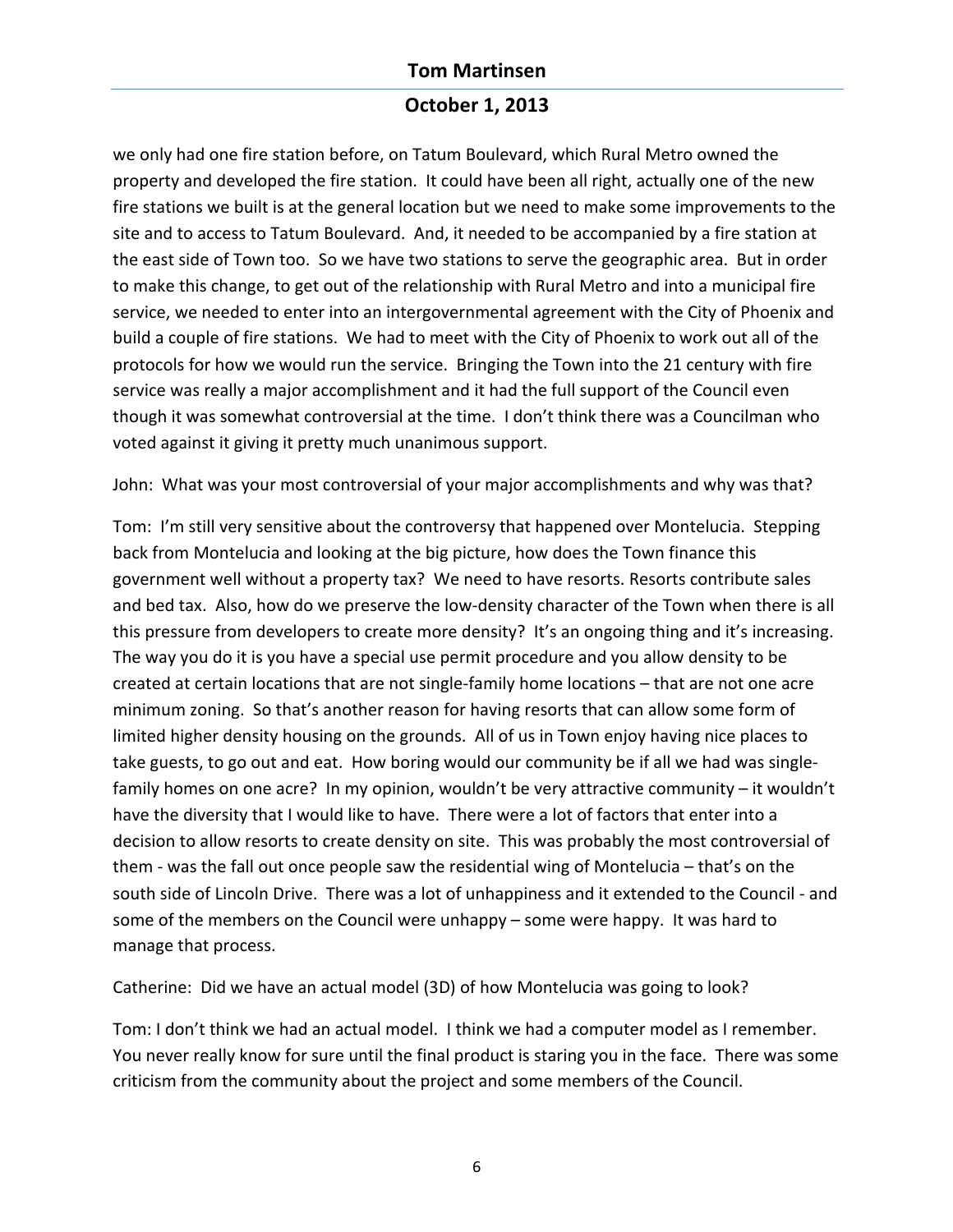### **October 1, 2013**

Catherine: Was it height issues and proximity to the street?

Tom: It was height, mass and set back.

John: The set back was probably the single biggest thing because that related to the mass and to the height from the main entrance to Tatum.

Tom: I think we took more heat from Montelucia than any other project I was involved in. In hindsight, I haven't heard much criticism lately and Montelucia has been successful. I know the owners did have some financing problems somewhere along the way but it's been basically a successful hotel venture and I think it's turned out to be an asset for the community. Now related to that, the Ritz Carlton project was also very controversial. The special use permit projects are always going to be controversial. It didn't have the same level of controversy though as Montelucia. I think today, if and when the Ritz Carlton is ever built, it won't have the same reaction in the community even though the buildings will be probably equally high and there will be some massive looking parts of it. I don't think it will get the same reaction  $$ especially when it is sitting next to that mega structure that the City of Scottsdale has permitted on Scottsdale Road

Catherine: Why do you think there will be less controversy with the Ritz Carlton project?

Tom: The community is changing. Since 1997, when I came here, the Town used be pretty much entirely people who were here at the time of incorporation and they thought pretty much the same way – they wanted low density, low height – they didn't want a lot of other types of buildings in Town. They also wanted at the same time a minimalist government. Over the years, people changed and now the Town is probably mostly people who used to live somewhere else. The other place where they used to live, they got more services from the city and they had more different types of development. I think we are seeing different views of the community today. The old timer's views on what the Town should look like aren't exactly the same as what the average person's view is today.

John: To follow up on Montelucia, you mentioned the financial success despite bumps in the roads but what do you see – the appearance - as you drive down to that corner (Lincoln and McDonald) now?

Tom: Well to be honest, the buildings do seem to be close to the street. I think it is attractive. It's clearly different than elsewhere on Lincoln Drive. I think at Mountain Shadows, the Town would not allow two story structures that close to Lincoln Drive. The Mountain Shadows site is different. It's larger. It offers more options for locating the higher – more massive parts – of the development. We had to work with the Montelucia site and put in a certain amount of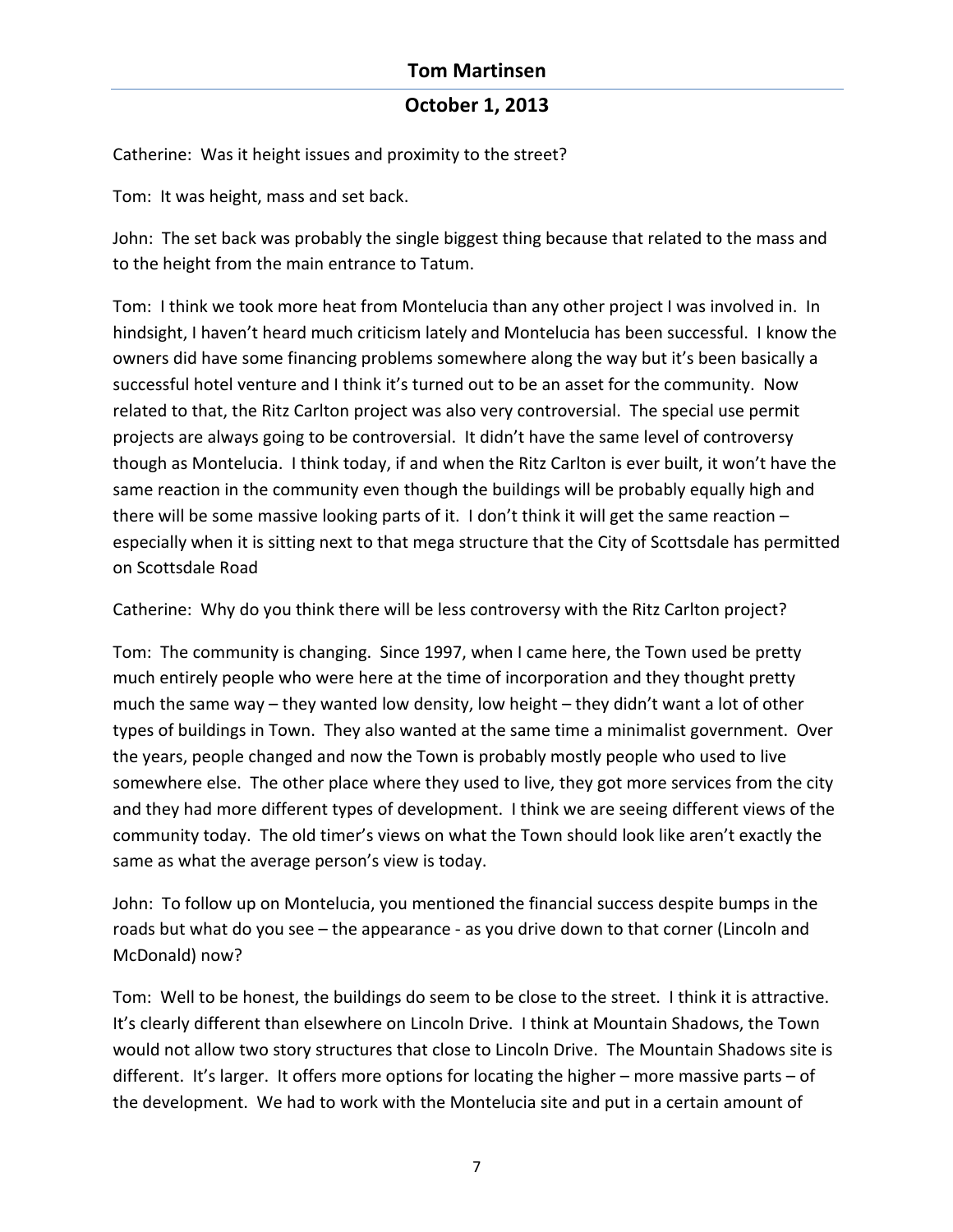# **October 1, 2013**

square footage even though it was a fairly small site  $-$  but it does seem close to Lincoln Drive  $$ not unattractive though.

John: I don't think that most people even notice the buildings now. The landscaping has grown up. And, if they notice anything, it's the main buildings of Montelucia, which had some height issues and appearance issues but in terms of the duplex two story homes there, I never hear anything.

John: I've been waiting for you to talk about Double Tree Ranch Road. You were clearly the leader there. Our mayor was of course the front man for it. But in terms of the day to day management of the process  $-$  you were to a large extent (the leader) and got the brunt of the sometimes vicious attacks - so what do you have to say about Double Tree?

Tom: Thanks for refreshing my memory. There are two projects that I should mention that were extremely controversial in Town – the Tatum Curve and the Double Tree Project. Going back to something I said earlier, the sewer dispute with the City of Scottsdale and the resolution of it which took over a year or so, really galvanized the Council and they were a Council who knew how to work together and really got things done. They always worked for unanimity - they didn't always get unanimous votes – but they worked at it. This Council was confident and they wanted to do things. They agreed that we would go after the Double Tree Ranch Road storm drainage project, which turned into much more than a storm drain. But in any case, because it was kind of a semi regional project - it was a large swath from the Phoenix Mountain Preserves to Indian Bend Wash that flooded. We had homes in this Town that flooded every few years. People lived with it but that clearly was not a standard of living that we wanted in the Town. We were able to negotiate an agreement with the Maricopa County Flood Control District to pay a portion of the cost  $-1$  think they paid a major portion of the cost of the drainage system. Along with that, the Town paid to improve the road and to do landscaping and some frontage work along the properties on Double Tree Road. That was a heart-fought battle to gain the support of the majority of the residents in the Double Tree corridor. It went on for over a year. The construction, after the Council finally made the decision to go ahead with it, took a better part of a year  $-$  so it was a long project. In hindsight, it was really the right thing to do. You know three months ago, we had a major storm  $$ someone told me it was close to a 200 year storm  $-$  a 200 year event  $-$  I got an excited phone call that  $day$  – it was pouring rain and nobody would be out in rain like that  $-1$  got a phone call at home from former Mayor Ed Lowry. He said: "Tom, I've been out to Double Tree!" I said, "Ed, what's going on?" He said, "It works perfectly!" He told me the water was so high that it was flowing over the top of the street but the embankments on the properties off to the side contained it in the street. The center median didn't wash out as the Nay- Sayers had predicted.

8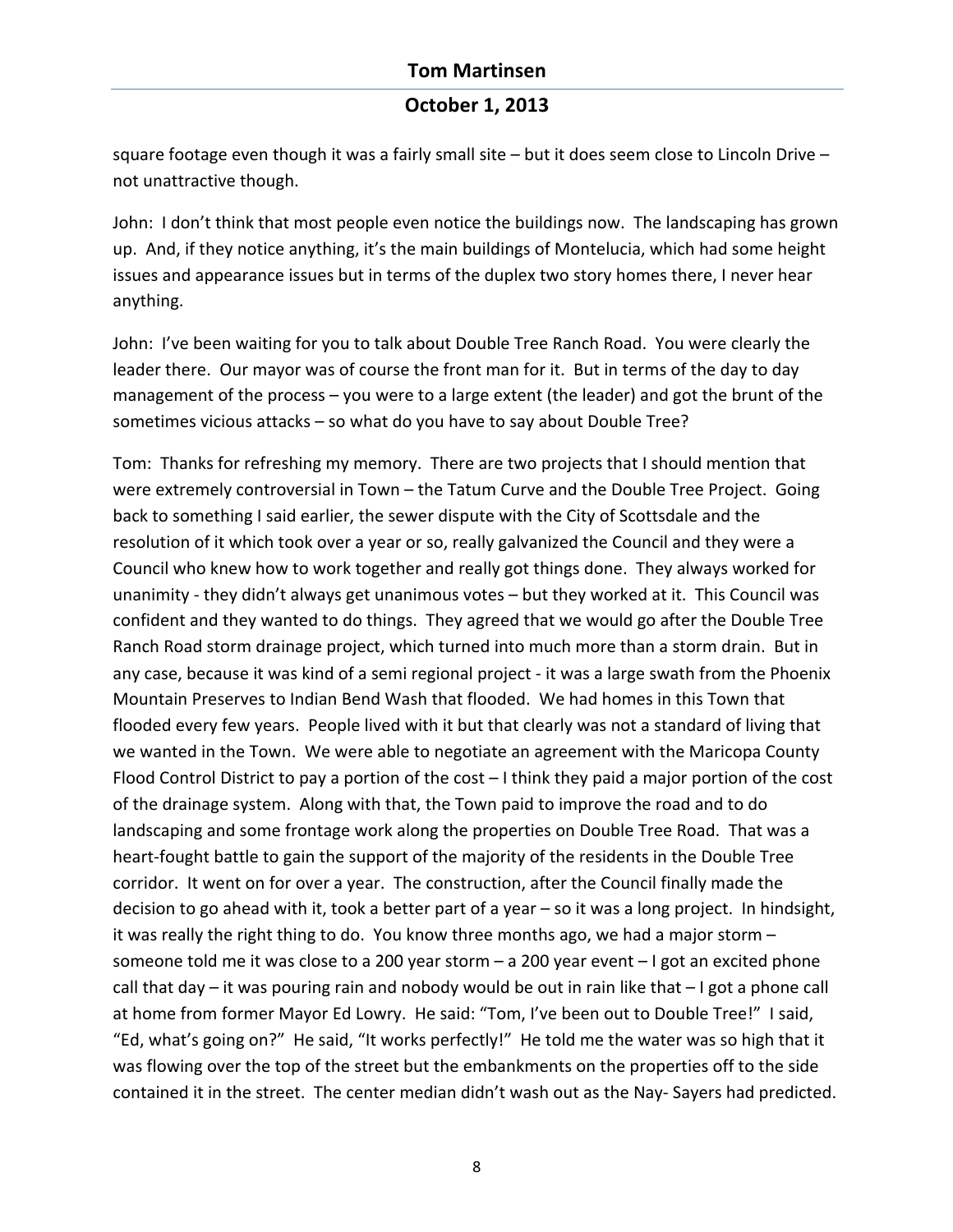## **October 1, 2013**

The neighboring properties didn't wash out. Nobody flooded. It worked. Mayor Lowry was so excited. All the work we put in  $-$  finally we had a storm to test the system.

John: For the record, today very few people know about the huge scope of the underground portions of that project, from an engineer's point of view, can you just describe enough that we'll have it in the interview.

Tom: The problem was there was a lot of water running off the Phoenix Mountain Preserve to the west and it would run easterly until it reached Tatum Boulevard. It would cross Tatum and then flow down the Double Tree corridor to reach Indian Bend Wash. That's the drainage system that nature created over the years. The problem was that so much water would flow off the Phoenix Mountains and in the City of Phoenix development on the west side of Tatum that the Town without a drainage system would flood. But in order to prevent the flooding, a major underground drainage system needed to be created. The drainage system that had to be built had to carry so much water that they don't even make pipes big enough to carry that much water underground. You could put maybe four or five 10 foot diameter pipes side by side but a more cost effect way was to construct these reinforced concrete box structures underground where the contractor needed to excavate down maybe 30 feet and then build these big rectangular boxes underground that would convey the water from the mountain preserves to Indian Bend Wash. They would have inlets into the underground system at Tatum Boulevard and then all along Double Tree to allow the water to go into the drain. But in a major storm, like a 100 to 200 year event, the underground system is not adequate to carry all that water. You couldn't even build one big enough so we designed this street in a way that the excess water would then flow down the surface of the street. That was what made Mayor Lowry so ecstatic - that the system in a major event really worked - the storm drain was flowing at full capacity and so was the street  $-$  the street was flowing at full capacity.

John: Would you describe the size of the underground box or culverts as they get close to Indian Bend Wash?

Tom: John, I don't really remember the size. I'm going to guess that they were about a 20-foot width and a 10-foot depth under there  $-$  maybe.

John: It's big enough to drive trucks through!

Tom: The Town invested a lot of money in that project - not only part of the storm drain but all of the street work and the landscaping. The Double Tree corridor is beautiful today compared to before where it had more of a rural – unimproved look. It's very attractive.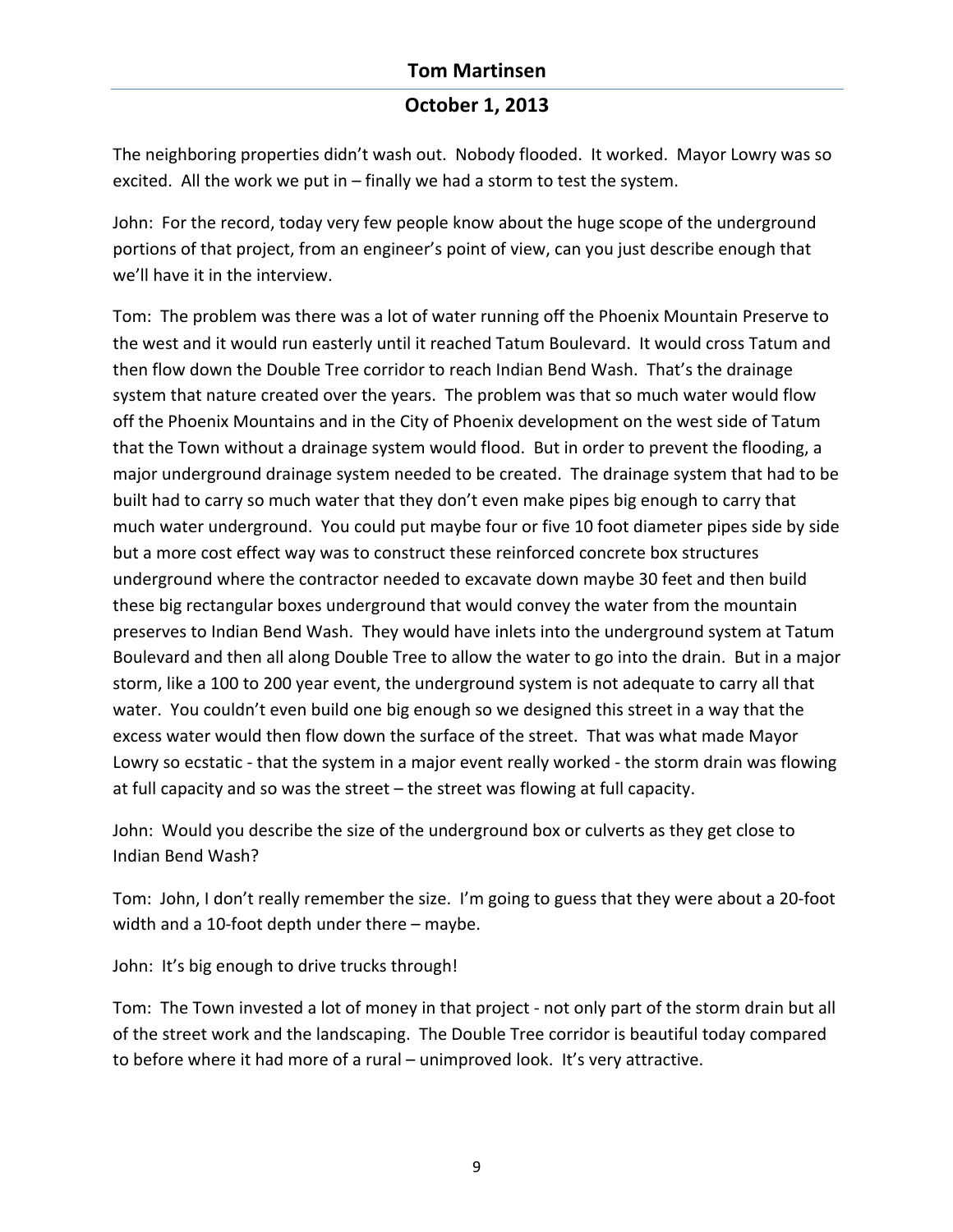### **October 1, 2013**

Catherine: There are a lot of bikers on Double Tree Road. Why didn't we make the road wider to accommodate the bikes?

Tom: Within the right of way of the road, we used all that we could. Remember we had the median island and the travel lanes in both directions, the sidewalk on one side, curbs and gutters. In many places there is an embankment that slopes up to the property and that used all of the Town's right of way. In order to provide more street area, we would have had to take property from the neighbors on each side. That (bike) lane was deemed adequately safe for the bicyclists. There were also thoughts that we wanted to keep the physical limits of the project more modest and not be putting an arterial looking street through a residential neighborhood. The residential character of the road was important.

Catherine: You wanted to talk about the Tatum Curve.

Tom: Yes, having a confident Council who was able to unite and get things done. Next, we tackled straightening out the old intersection of Tatum Boulevard and McDonald and 44<sup>th</sup> Street, which was a double "T" intersection in years past. It had long been mentioned on the regional list of transportation deficiencies as being a real bottleneck during commuter movements because of the two right angle movements you would have to make to go south on Tatum and then right on McDonald and then south on  $44<sup>th</sup>$  Street. Long ago, this problem was foreseen because the property on the northwest corner of Tatum and McDonald, when it was developed, dedicated to the Town a swath of land that was for a future curve that would go through there and reach to Tatum Boulevard. Actually, I think the curve was at Tatum Boulevard at the time. It was just that part of the "S" curve that was from Tatum to McDonald was in place. It was the part that was in Paradise Valley that wasn't. So the Council decided to take a good look at that and the more everyone looked at it the more attractive the idea got. We were able to get some regional transportation funding to make this improvement. We had about a one year or so time frame where we negotiated with the residents of the subdivision on the northwest corner. They were very upset that they didn't want the Town to bring the traffic closer to their homes. So we wound up, through their involvement in the project, spending more but getting a project that really buffers their property with a wall along the back side of the sidewalk that is higher than in most cases throughout the Town but protects them a lot more landscaping. We didn't make the curve as close to their homes as it could have been. We kept as far away from their homes as we could and I frankly think it hasn't made any impact on their neighborhood at all. Probably the impact has been beneficial because all the exhaust emissions that cars would make as they sat and waited for the traffic signal don't have to be made in their neighborhood anymore. And the noise is probably lower too. That was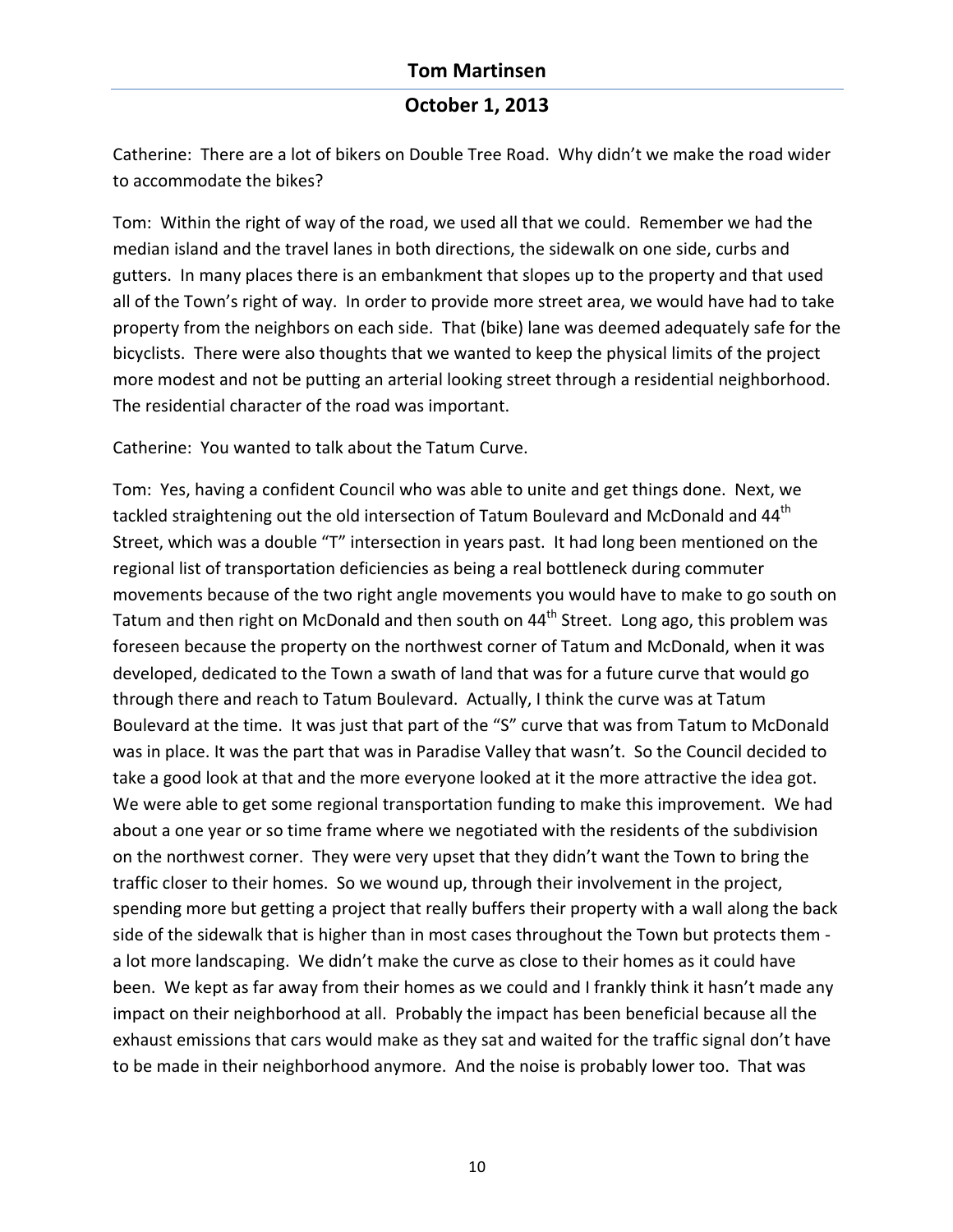# **October 1, 2013**

another project that took a lot of involvement with the community but fortunately having a united Council; we kept the project moving forward and eventually got it done.

John: How much of your engineering background was a factor in what got accomplished during your tenure because Double Tree, Tatum, undergrounding, even the sewage issue and all of the other issues except maybe the financial part are engineering at root.

Tom: I think it was certainly helpful to me. With a small staff, where everybody has to be involved in doing something, if you are going to get all the work done that is in front of you, everyone needs to pitch in and do something. Having had an engineering and public works background, I was able to step in and do some things personally. I really believe that every manager in a small community needs to have their own specialty where they can step in and get some of the work done. We couldn't have done everything we did if I had been the type of manager that delegated everything and then just waited for results. I carried projects myself and I was really happy to be able to help with both Double Tree and Tatum and with the undergrounding – projects that had to do with physical improvements of the Town. I think, maybe a land use focus might help a manager in other small communities. But I really believe that every manager should have their own specialty and they should use that in their government.

John: How fortuitist that we had you living in Town and an engineer by training for all of the things that got done. When I came to this Town, they were so minimalist, they didn't want to do projects and we are talking about projects that had to be done like Double Tree because it was deteriorating. I thought how were they ever going to do these things even if they had the money which they did – who was going to make all this happen?

Tom: It wasn't just me. I was able to be not only be the manager but also to manage some of the major projects whether it was the conversion from Rural Metro to the municipal fire department or the resolution of the dispute with the City of Scottsdale, we involved all staff. John (Wintersteen) maybe too modest to say this - we had a tremendous PR need with the Scottsdale sewer issue. We needed to be able to face the community and say; "We may have acted rashly with the City of Scottsdale and now we need to rethink our position and make friends with the City of Scottsdale and spend some money and upgrade the sewer system." John worked as the project team member who was responsible for our public communications and coordinating some consultants that were telling us how we should be explaining this to the community. There were many people among the Town staff who did things other than their basic job description.

Catherine: Were you part of the Invergordon project?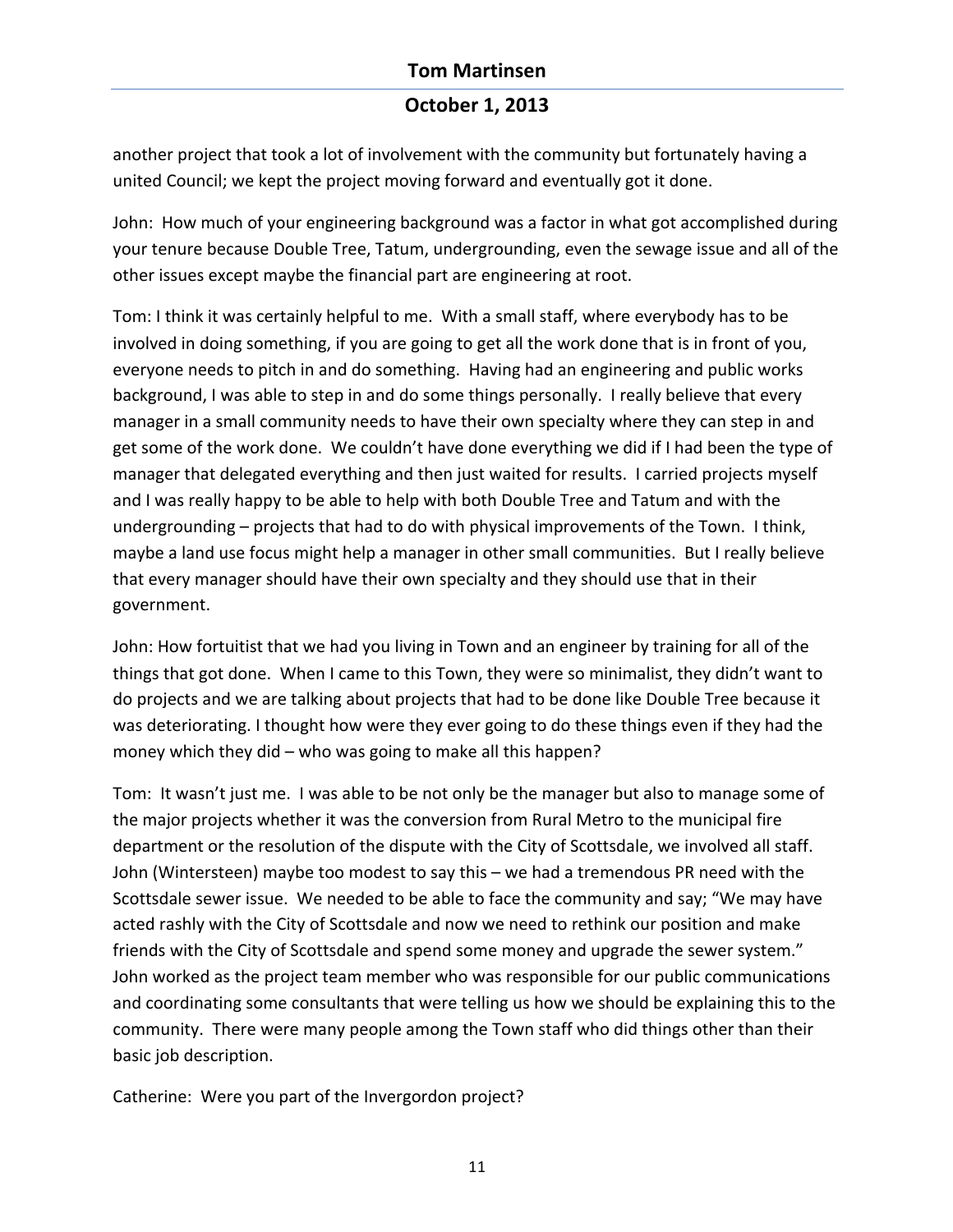## **October 1, 2013**

Tom: Yes I was. That was another project where a subcommittee of the Town Council met for months prior to the improvement of Invergordon and planned how the improvements could best be done by inviting representatives of the neighborhood, planning the street improvements on Invergordon, Mockingbird and Northern. That was controversial though it didn't rise to the same level as the Tatum Curve or the Double Tree projects. Again, having the support of the Council, one could do that.

Catherine: You had a good relationship with all of the different Councils.

Tom: I think so. The Council that hired me was an unusual Council but I only worked for them for 4 months. I say unusual, they were fine people, but they didn't all work well together and there were some problems that came up that I think were due to bad legal advice and maybe bad political advice also. The Council really believed in the dispute with the City of Scottsdale. I think the Council believed that we were in a stronger position than we were. We were in a weak position. I think people underestimated how seriously Scottsdale would retaliate against the Town. There was a tremendous political underestimation of how mad they really got in that dispute. I believe that was the main reason why there was a total turnover on the Council. When the new Council was seated in 1998, they worked through the difficulties with the City of Scottsdale and then went on to accomplish some other major controversial projects in the Town. I would have to say as a manager I was blessed with good councils and good mayors. I was pleased.

John: Tell us about the development of the Goldwater Memorial and its financial growth over a period of 18 months.

Tom: That was a major project. It was not a controversial project. The Town had a little piece of land there on the northeast corner of Tatum and Lincoln. At one time, Rural Metro wanted to build a fire station there but it really wasn't a good location for a fire station having access so close to the intersection. The former Mayor Ed Lowry had always been an admirer of Barry Goldwater and I believe many other members of the Council were admirers of Senator Goldwater as well, thought how nice it would be if we could do something to honor our local Senator Goldwater. They determined to build a memorial there. None of us really knew how much something like that could cost. When you start to get into building  $-$  it is artwork – the site is truly artwork – there is a wonderful statue of Barry Goldwater that cost a couple hundred thousand dollars I'm sure at least  $-1$  don't remember the exact cost. As you walk the site, you will notice the masonry work there is done in Navajo style. The architecture of the site is extremely complex for just a small parcel like that. This is an extremely complex and very arty development. We underestimated the cost of that project and that became an issue among Council members I think who when they saw the final result everybody got over it immediately.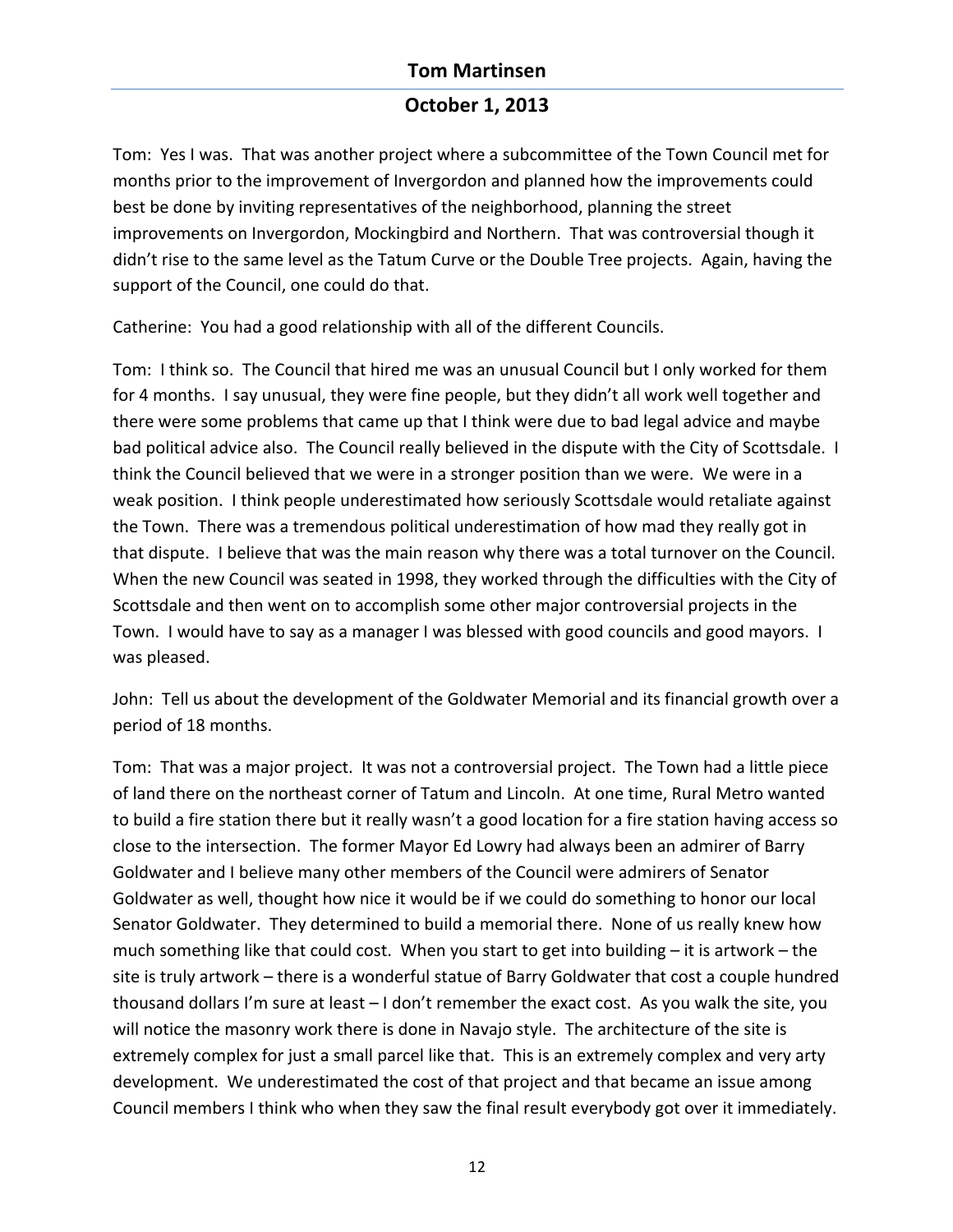# **October 1, 2013**

The result is truly something to be proud of here in the Town – but you're right it was an expensive memorial. I'll never forget the planning for the dedication, which you (John Wintersteen) were the primary person responsible for it. How were we going to dedicate the site with the political figures present with traffic going by? The decision was to divert traffic on other streets that wouldn't be going by the memorial during the dedication – how do we do that? How do we move thousands of cars around and accommodate all of those people coming in for the dedication ceremony? John here led that act.

John: What took the longest of all those projects from the first concept to completion?

Tom: The longest of course has been the utility undergrounding just because of the nature of the fact that you couldn't possibly underground all of the utilities in Town in 1 or 2 or 3 or 4 or 5 years and that is still going on. I believe there probably are still a couple of underground utility districts that haven't been completed - so that one is probably the one that has taken the longest. That is not a real controversial project though that's something that we pay for as we can. We try to accomplish a little every year and over a period of what would have been 25 or 30 years I'm sure until it's all done. It will get done. Almost everyone I know who has paid into it for part of the undergrounding thinks it's well worth it. That's a real good thing. It does take a long time. But the one where we probably spent the most time and was possibly the most contentious was the Double Tree project. We held many public meetings out at Cherokee Elementary School. It was the topic of discussion at 50 Town Council meetings I am going to guess over a period of years – about a year and a half of planning –and then about another year of construction.

Catherine: Were you involved in any of the cell tower placements at churches or schools?

Tom: During my tenure we developed guidelines for the cell towers or the cellular facilities. I don't think we got very many sites up and operating. We had a few at the resorts, one here at Town Hall, and at Ascension Lutheran Church. We were making an effort to try to coordinate it and try to develop standards where we could put in more cellular facilities because that was something that was really lacking in the Town but it didn't get resolved under my tenure. I think it is pretty well resolved now. Technology has made many more options now for cell towers than there used to be. Just in the last few years, the miniaturization of the cellular facilities is so easy and cost effective today, the facilities can be located any place they have adequate height so there is a signal. I believe the Town did permit a number of cellular facilities on traffic signals or lights or something of that nature.

John: Actually dozens of them (traffic signals and lights) and they're even in fake cacti but I don't know where they are and I drive all over Town.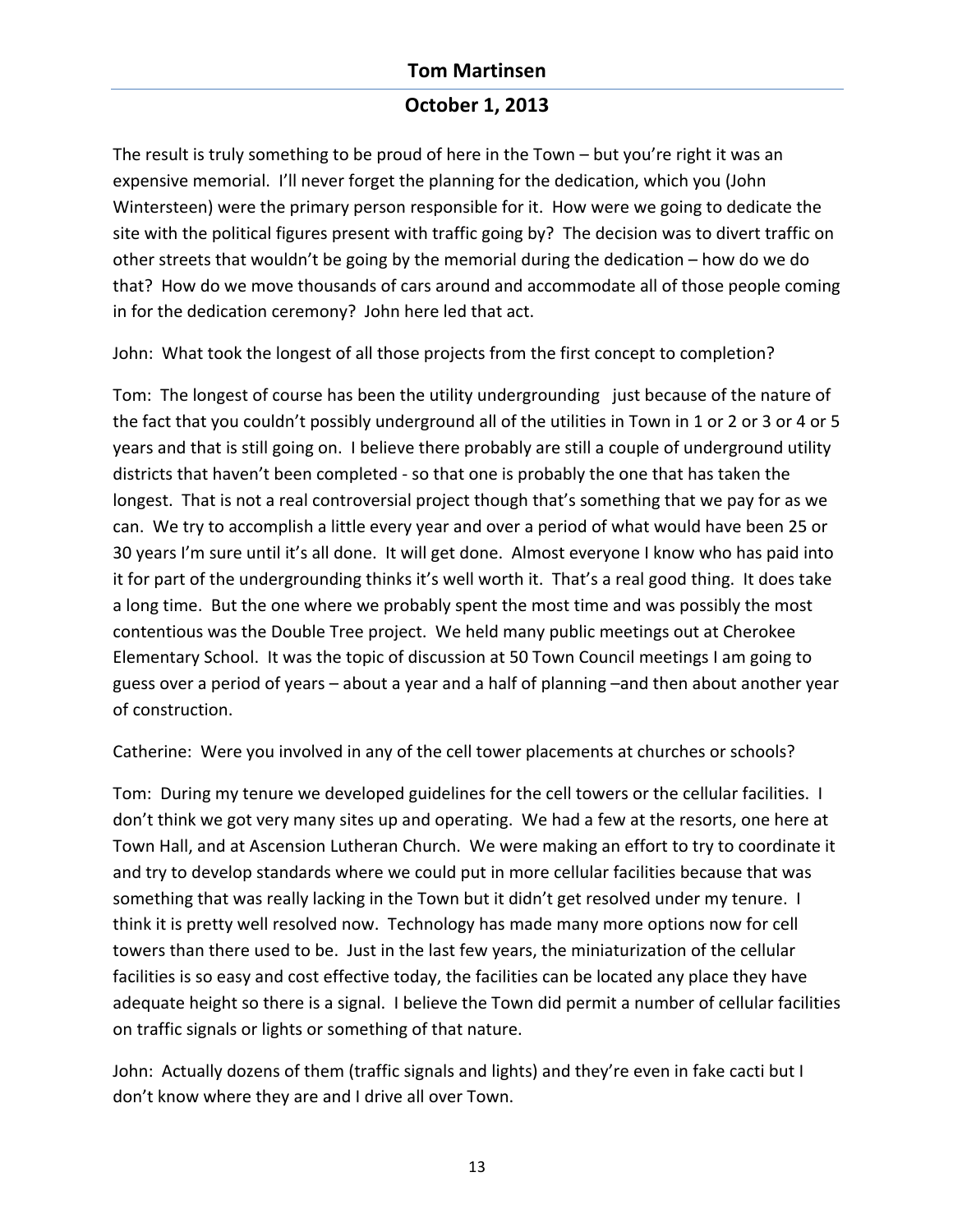# **October 1, 2013**

John: Which project is most likely to be remembered or appreciated specifically for what it is a hundred years from now?

Tom: Most of the public improvements are the kind of thing that people take for granted once it's done – especially people who move into the neighborhood – someone who moves into the Double Tree corridor today isn't going to know how badly it used to flood  $-$  they are moving into as is and aren't even going to be aware there was a major problem. I would say a hundred years from now; people will still appreciate the amenities that the Town has - probably more than anything else.

Catherine: The "amenities" being the resorts

Tom: I think so  $-$  the resorts. The character of the community  $-$  we all appreciate the character of the community but I tend to think that is something like the improvements we all take for granted. When we drive into the Town from Scottsdale Road on the east, or 32<sup>nd</sup> Street from the west – take a deep breath – look around and there are no utility lines. It's wide open. It's peaceful. I think we just take that for granted.

Catherine: Do you want to share anything about what is happening at Echo Canyon – especially the improvements and the parking situation?

Tom: Managing the parking in the surrounding neighborhoods has been a long standing problem at both the Echo Canyon trailhead and the trailhead on Invergordon – though less on the Invergordon trailhead. The initial efforts were to try to work out a parking management plan with the City of Phoenix which we did to allow some parking on Invergordon for that trailhead and then some parking along McDonald and in the neighborhood to the north of the trailhead at Echo Canyon. Over the years, there were periodic efforts to try to get the trailhead itself improved with more parking. Neither the Town nor the City of Phoenix had money at the same time to do this. It's just been in the past few years, Phoenix and the Town have been able to get together on that.

John: As long as I have been here, there were "no parking" signs on both sides of McDonald but I've seen the photos when there was parking on the south side of McDonald and all of the residents complained.

Tom: Even with the on street parking, it was inadequate to accommodate the large numbers of people that want to use the trail. There may have been a safety problem on McDonald where you didn't want people getting in and out of the cars on a high volume street though our local concern was more that users of the trail would park in the neighborhoods to the north of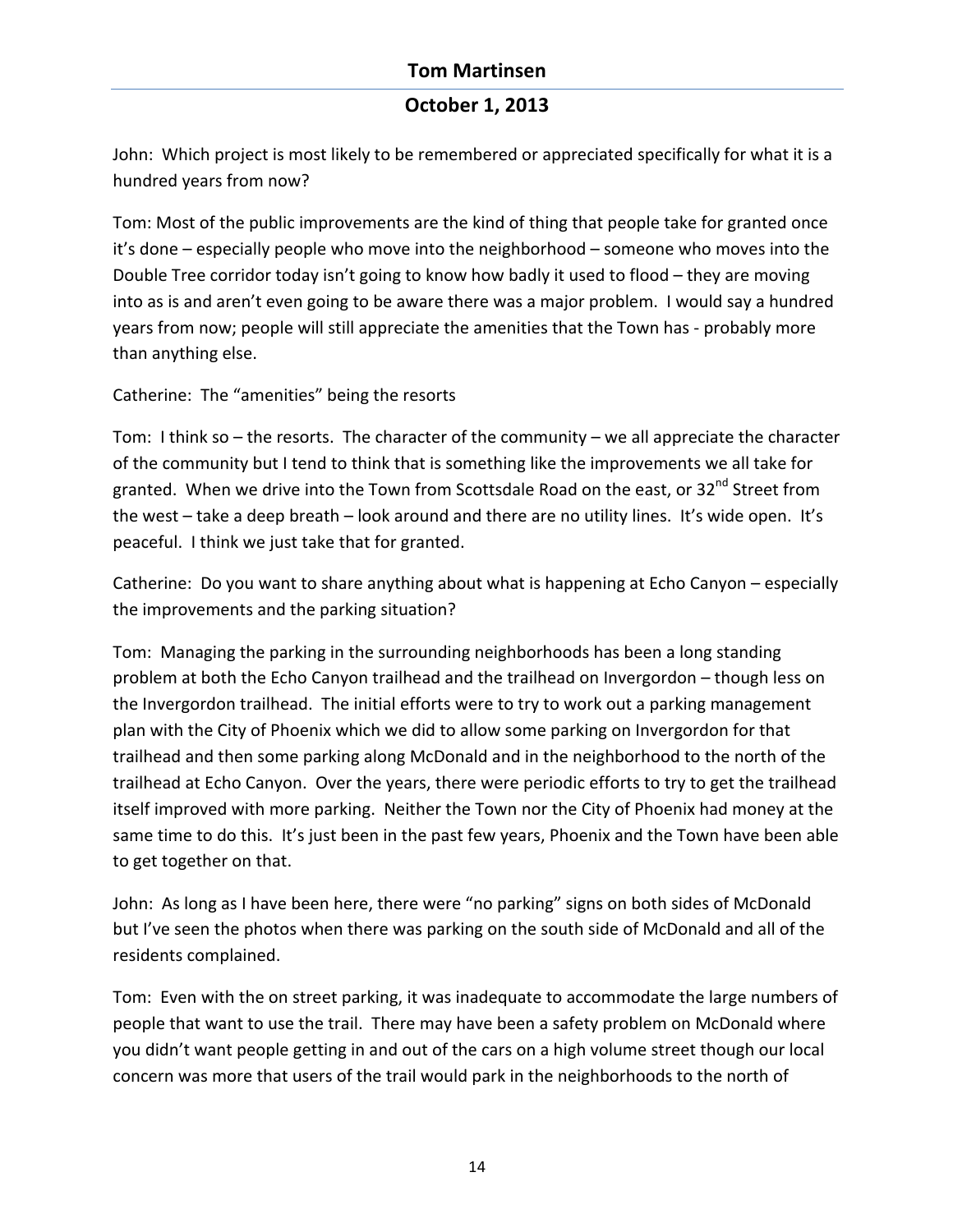# **October 1, 2013**

McDonald. We had to post those neighborhoods with "no parking" signs during certain hours and then enforce it.

John: There is also a trail capacity problem - the wear on the trail – they are past maximum.

Catherine: Were you involved with any of the construction project that is going on now on Mockingbird between  $52^{nd}$  and  $56^{th}$  Street over by Cherokee Elementary School?

Tom: No, that might have been on the long-term project list but it wasn't one we talked about. The one project that we did talk about, that is just now coming up, is the one off Palo Verde and Stanford Drive, which is finally making it to the head of the list. That has been a deficiency for many, many years and it looks like it's going to get done. The street is totally worn out and it needs to be reconstructed to today's standards, which involve street landscaping and a sidewalk and probably some drainage improvements.

John: How did the different mayors and town councils affect you as Town Manager?

Tom: The 1997 Town Council being replaced completely by the 1998 Town Council - which very rarely happens in Town government. Usually there are some Town Council members who want to return to office so there is more continuity. In this case, with a total change in the Town Council and with a major crisis staring us in the face with a dispute with the City of Scottsdale over the sewer service, we did something that was kind of unusual. Realizing that the new Town Council would need to start talking about this major crisis immediately, they needed to hit the ground running. The senior staff and I started meeting not only with the 1997 Town Council that was going out of office but also with the new Council that was coming into office. The meetings were different. The new Town Council were Town Council members elect  $-$  they hadn't been sworn in to office but it was important that at their very first meeting as Council members, they knew what was going on  $-$  how the Town worked and any questions they may have had, would have been answered. We did that over a period of two or three months. I advised the outgoing Council, we would be doing informational meetings but that they were still the Council and they agreed that that needed to be done. That was a very unusual thing. I don't know of any other manager that has had that situation like that.

Tom: In subsequent years, when new Town Council members were elected, we would give them a couple of briefings before they were seated to make sure they basically knew what was going on. In advance of the election, we would provide information on current issues of Council topics to all of the candidates regardless of who was going to get elected. You may have three seats on the Council and maybe six people running so all six people would council packets and information sheets on what the issues were in Town.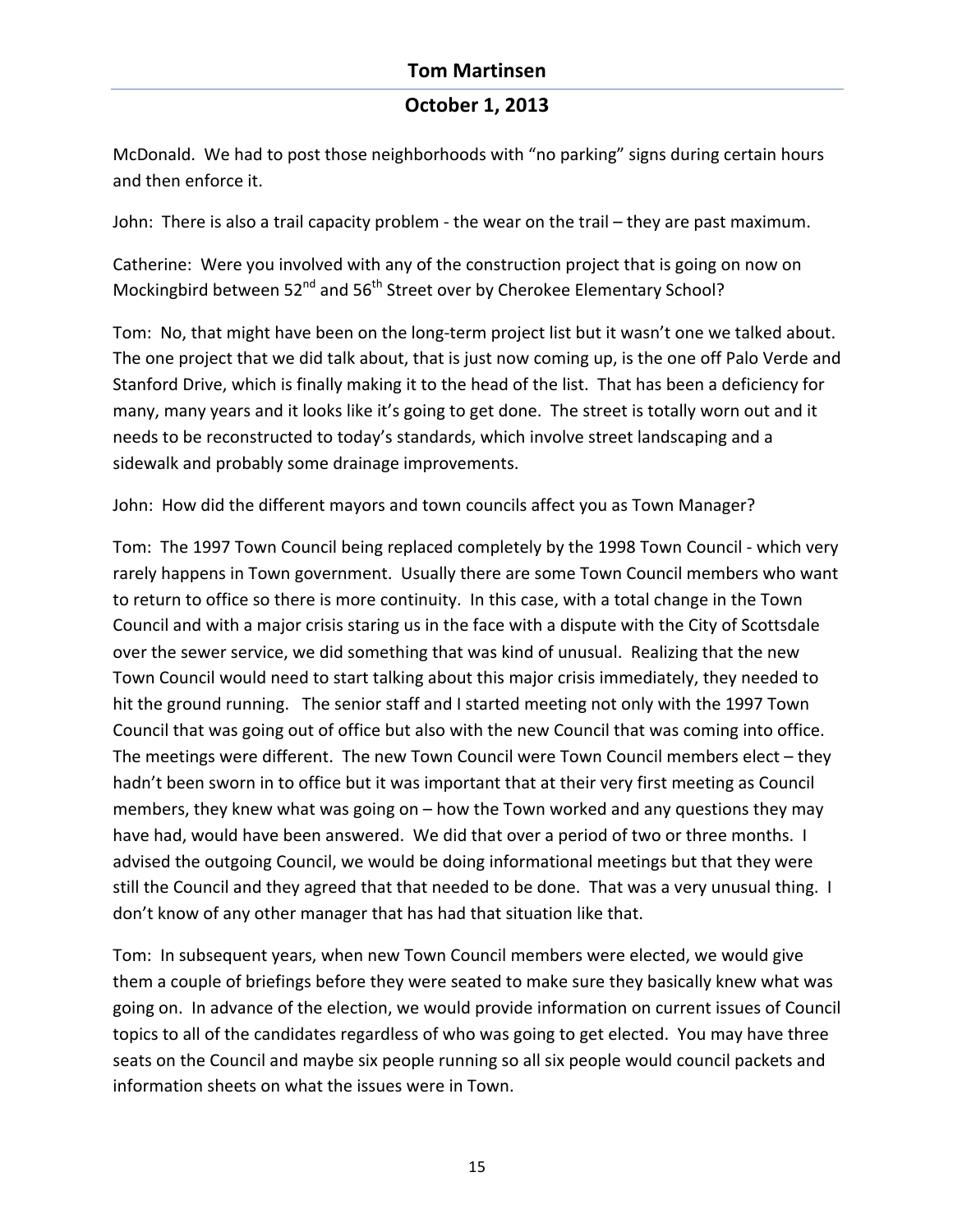# **October 1, 2013**

Tom: The biggest change happened after I left the Town, it had been talked about while I was manager, but it happened through an election, was the direct election of the mayor. That has probably had more effect on local politics than anything else that has happened on the political scene. There are arguments that can be made either way for direct election or not but now like it or not, the Town does have the direct election of mayor every two years. This last one was hotly contested.

Catherine: It's brought a lot more money into the election

Tom: Prior to my involvement with the Town, the local election campaigning could be done by telephone calls. The original group of residents who were the leaders after the Town incorporated could start making calls to people telling them who they felt were the best candidates. That's how the Town election was campaigned. The makeup of the Town has changed so much since then that there is no group of original residents who are prominent today. There may be a few but basically the Town is new.

John: Other than the Council members, what are your most memorable experiences or people that you dealt with as the Town Manager?

Tom: The Town has many outspoken residents many of who have strong views on things that we do as a Town government. I can remember hundreds of times going to someone's house and talking to them about something we were doing – mostly projects we were building or an SUP (Special Use Permit) that was under discussion that was near to them and could affect their quality of life. This is the kind of Town, that if you are the manager, you need to pay attention to the residents  $-$  you need to get out there  $-$  know what they are thinking. Try to address questions. If you can't address them, tell the Council this is an issue that has come up. A lot of my tenure was spent in discussions with residents. If it was a capital improvement project, I would go out with Bill Mead and we would talk with residents and find out what their concerns were and report those concerns to the Council if we couldn't resolve it. That was one fond memory.

Tom: I also can remember having the opportunity to meet so many truly remarkable people who live in Town – Sandra Day O'Connor, Barry Goldwater, and Jon Kyle. This gave me opportunities that I wouldn't have had in any other city  $-$  to meet some really well known people who have interesting backgrounds.

John: I think of some of the issues that came up through the Pride Committee. Do you have any recollections of your dealings with the Pride Committee and what they hoped to accomplish?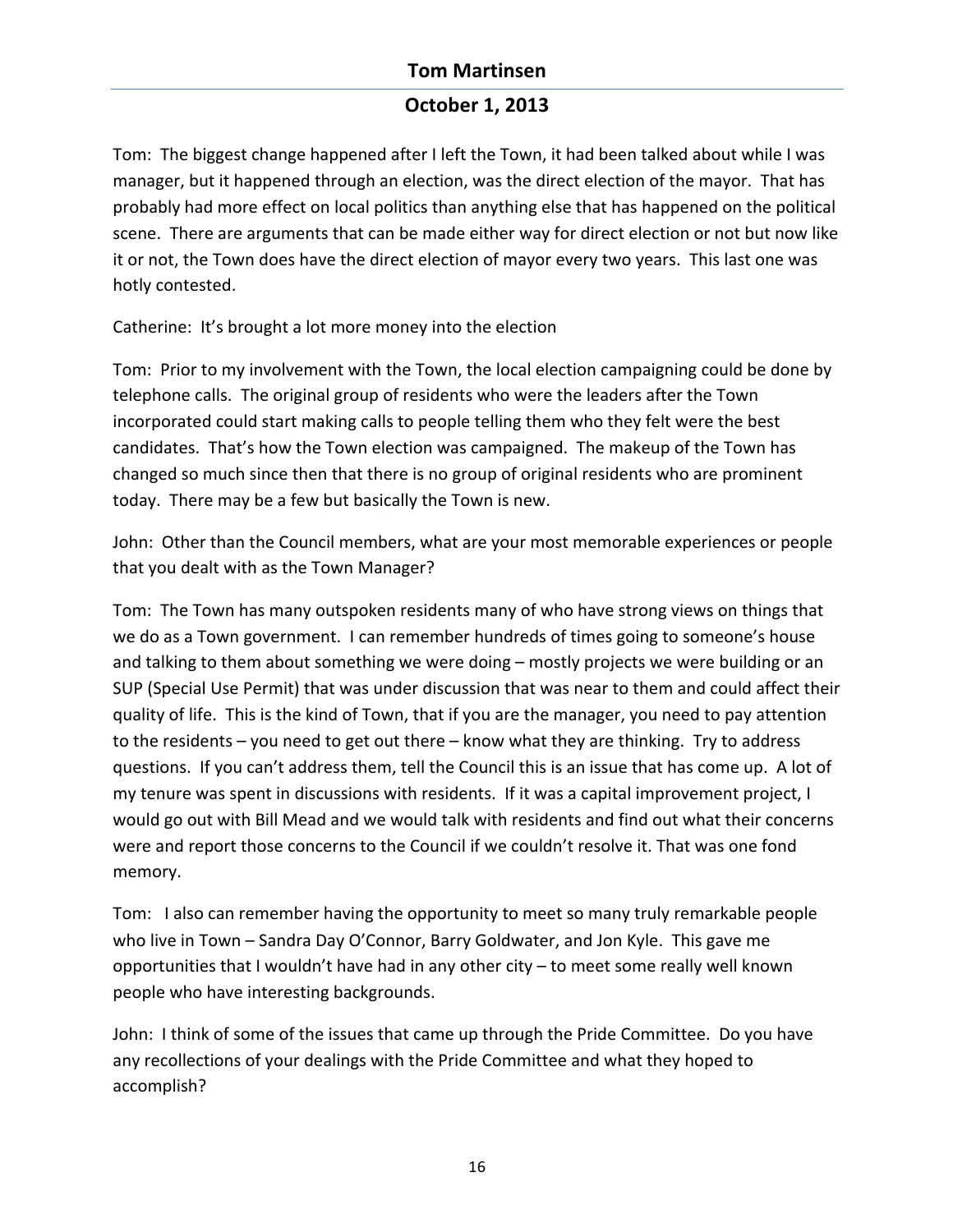## **October 1, 2013**

Tom: Actually I do remember the Pride Committee very well. I don't remember what P.R.I.D.E stands for but it was for some sort of motto. The Pride Committee was an environmentally oriented group that the 1997 Town Council had appointed to develop landscape guidelines throughout the Town using certain species of plants – preferring certain types of woods and not preferring others. The goal was to create a better environment in the Town. They introduced low water type of plants and discouraged eastern types of landscaping. One of their early projects, that didn't work out as well as they would have liked, was the landscaping of the Town Hall grounds. The Pride Committee had recommended that the Town select a certain landscape architect who specialized in a natural type of landscape. Prior to me coming to work here, the Town Council did hire that architect who designed a landscape around the Town Hall that was extremely informal with a lot of desert flowers. It had a random type of look to it not a more polished look. The incoming Council didn't particularly like the appearance of the Town Hall grounds. There was a difference of views between the Town Council and the Pride Committee. The Town Council decided to do something different. That was an interesting issue between the Council and the Pride Committee. The Town Council directed that we relandscape the grounds of the Town Hall, which we did. We came up with a design. We took it to the Council and they approved it. It's been pretty much the same ever since.

Catherine: I thought some of their (the Pride Committee) ideas became "rules of the land."

Tom: They did come up with some suggestions about a preferred plant pallet. I don't know if Community Development still uses that plant pallet but they used to give it to people coming in taking out a permit as preferred species to use. I think it is even referenced in the Town Code where they have to choose from the plant pallet.

Catherine: I remember the Pride Committee suggesting meandering sidewalks as opposed to straight sidewalks throughout the Town.

John: Are there any projects you wished you had completed but were unable to complete?

Tom: I would have liked to see the Ritz Carlton Hotel developed. Unfortunately the economy prevented that and now it's not clear whether it is ever going to happen. It probably won't happen the way it was planned. It will happen but it will look different. I was able to return for the dedication of the two fire stations. The City of Phoenix did commence fire service prior to my departure. I am happy to have seen that through. I would have liked to be able to resolve Mountain Shadows. It's so sad. It has gone on so long. Actually Mountain Shadows is my biggest disappointment. We weren't able to put together a package that everybody would accept.